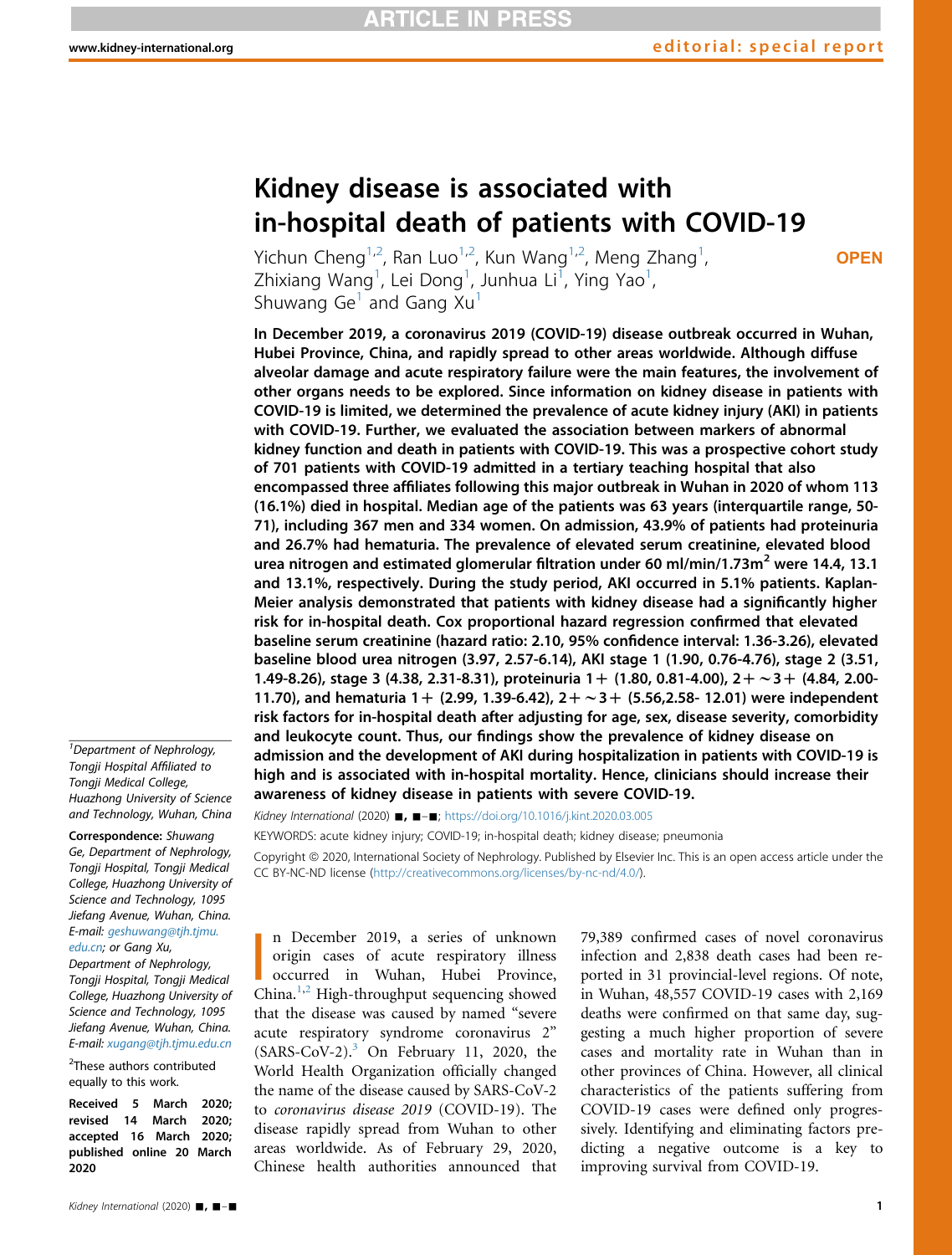# Editor's Note

Coronavirus disease 2019 (COVID-19) is now a considered a pandemic by the World Health Organization. This article, published in this issue of Kidney International, is the first study that reported an association between kidney disease (or abnormal kidney function) and mortality in hospitalized patients with COVID-19. In this cohort, approximately 13% of patients had underlying kidney disease. More than 40% had evidence of abnormal kidney function and 5.1% had acute kidney injury (AKI) during their hospital stay. There was a dosedependent relationship between AKI stages and death, with an excess risk of mortality by at least 4 times among those with stage 3 AKI. Kidney disease is a major complication of COVID-19 and a significant risk factor of death. However, data of this study was originated from a single center, therefore, generalizability of the cohort characteristics could not be confirmed, and only shortterm, catastrophic outcome (death) was discussed. Nonetheless, the study findings suggest that early identification of those at risk, interventions to provide appropriate support, and avoidance of nephrotoxins may help to improve the prognosis of patients with COVID-19.

Although diffuse alveolar damage and acute respiratory failure were the main features of COVID-19, $4$  the involvement of other organs needed to be explored. After lung infection, the virus may enter the blood, accumulate in kidney, and cause damage to resident renal cells. Indeed, COVID-19 RNA was found in the plasma of 15% of patients by real-time polymerase chain reaction.<sup>[4](#page-8-3)</sup> Of note, it is reported showed that 6.7% of patients with SARS developed acute kidney injury (AKI, and the mortality of those with AKI was  $91.7\%$ .<sup>[5](#page-8-4)</sup> Thus, understanding how the kidney is affected by SARS-CoV-2 is urgently warranted.

In this large prospective cohort study of adult patients with COVID-19 in a tertiary teaching hospital with 3 branches and more than 4000 beds, which was designated for critical COVID-19 cases by local government, we aimed to determine the prevalence of AKI in patients with COVID-19 and to define the association between markers of kidney disease and death in patients infected with COVID-19.

### **Results**

Baseline characteristics. A total of 701 patients were included in our study. [Table 1](#page-2-0) shows the clinical features of patients with COVID-19. Median age was 63 years, and 52.4% of patient were male. Median duration from illness onset to admission was 10 days. Of the total patients, 42.6% were reported as having  $\geq$ 1 comorbidity: 2.0%, 1.9%, 33.4%, 14.3%, and 4.6% reported having, respectively, chronic kidney disease, chronic obstructive pulmonary disease, hypertension, diabetes, and tumor. Mean lymphocyte count was  $0.9 \pm 0.5 \times 10^9$ /l below the lower limit of normal. Most patients had elevated levels of high-sensitivity C-reactive protein (83.0%) and erythrocyte sedimentation rate (81.6%), but elevated levels of procalcitonin were rare (9.8%). Coagulopathies were common in patients with COVID-19. In addition, mean serum lactose dehydrogenase  $(377 \pm 195 \text{ U/l})$  was increased, especially in those with high baseline serum creatinine levels ([Table 2](#page-3-0)).

Kidney abnormalities. On admission, serum creatinine and blood urea nitrogen (BUN) were elevated in 14.4% and 13.1% of the patients, respectively. Estimated glomerular filtration rate  $< 60$  ml/min per 1.73 m<sup>2</sup> was reported in 13.1% of patients. During hospitalization, peak serum creatinine was  $91 \pm 67$  µmol/l; 43.9% of patients had proteinuria, and relatively fewer patients (26.7%) had hematuria [\(Table 2\)](#page-3-0). On admission, urethral catheterization was done in only 9.8% of patients, some of whom were due to the application of invasive mechanical ventilation. This indicated that the impact of catheterization on abnormal urinary analysis on admission was small.

Compared with patients with normal serum creatinine, those who entered the hospital with an elevated serum creatinine were predominantly male and older and were more severely ill ([Table 1\)](#page-2-0). Moreover, patients with elevated baseline serum creatinine demonstrated a higher leukocyte count and lower lymphocyte and platelet counts. Coagulation pathway abnormalities, including prolonged activated partial thromboplastin time and higher Ddimer, were more common in patients with elevated baseline serum creatinine. The percentage of patients with increased procalcitonin, and the levels of aspartate aminotransferase and lactose dehydrogenase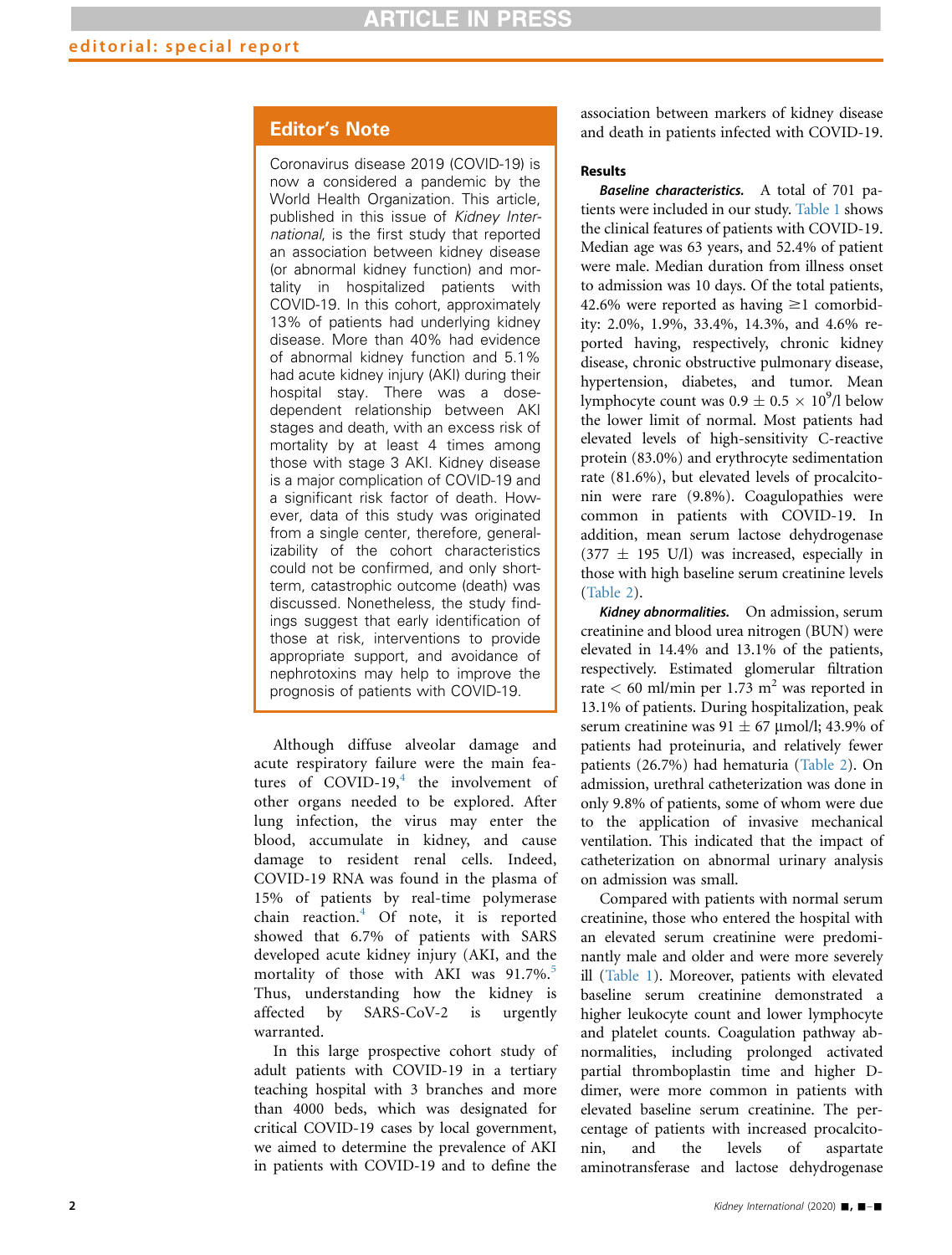| <b>Variables</b>                         | All patients      | Normal baseline<br>serum creatinine | <b>Elevated baseline</b><br>serum creatinine | P value   |
|------------------------------------------|-------------------|-------------------------------------|----------------------------------------------|-----------|
| Number                                   | 701               | 600                                 | 101                                          |           |
| Age, yr                                  | 63 (50-71)        | 61 (49-69)                          | 73 (62-79)                                   | < 0.001   |
| Male patients                            | 367 of 701 (52.4) | 294 of 600 (49.0)                   | 73 of 101 (72.3)                             | < 0.001   |
| Days from illness onset to admission, d  | $10(7-13)$        | $10(7-13)$                          | $9(7-12)$                                    | 0.381     |
| Fever on admission                       | 213 of 655 (32.5) | 187 of 560 (33.4)                   | 26 of 95 (27.4)                              | 0.246     |
| Systolic blood pressure, mm Hq           | 128 (117-143)     | 128 (118-142)                       | 128 (114-144)                                | 0.942     |
| Diastolic blood pressure, mm Hg          | 79 (72-87)        | 79 (73-87)                          | 77 (70-86)                                   | 0.282     |
| Severe disease                           | 297 of 701 (42.4) | 244 of 600 (40.7)                   | 53 of 101 (52.5)                             | 0.026     |
| Any comorbidity                          | 297 of 698 (42.6) | 237 of 598 (39.6)                   | 60 of 100 (60.0)                             | < 0.001   |
| Chronic kidney disease                   | 14 of 698 (2.0)   | 5 of 598 (0.8)                      | 9 of 100 (9.0)                               | < 0.001   |
| Chronic obstructive pulmonary disease    | 13 of 698 (1.9)   | 9 of 598 (1.5)                      | 4 of 100 (4.0)                               | 0.191     |
| Hypertension                             | 233 of 698 (33.4) | 185 of 598 (30.9)                   | 48 of 100 (48.0)                             | 0.001     |
| <b>Diabetes</b>                          | 100 of 698 (14.3) | 84 of 598 (14.0)                    | 16 of 100 (16.0)                             | 0.606     |
| Tumor                                    | 32 of 698 (4.6)   | 28 of 598 (4.7)                     | 4 of 100 (4.0)                               | 0.965     |
| Admission to intensive care unit         | 73 of 701 (10.4)  | 60 of 600 (10.0)                    | 13 of 101 (12.8)                             | 0.382     |
| Administration of mechanical ventilation | 97 of 701 (13.4)  | 75 of 600 (12.5)                    | 22 of 101 (21.8)                             | 0.012     |
| Acute kidney injury                      | 36 of 701 (5.1)   | 24 of 600 (4.0)                     | 12 of 101 (11.9)                             | 0.001     |
| Stage 1                                  | 13 of 701 (1.9)   | 10 of 600 (1.7)                     | 3 of 101 (3.0)                               | 0.356     |
| Stage 2                                  | 9 of 701 (1.3)    | 4 of 600 (0.7)                      | 5 of 101 (5.0)                               |           |
| Stage 3                                  | 14 of 701 (2)     | 10 of 600 (1.7)                     | 4 of 101 (4.0)                               |           |
| In-hospital death                        | 113 of 701 (16.1) | 79 of 600 (13.2)                    | 34 of 101 (33.7)                             | $<$ 0.001 |

<span id="page-2-0"></span>Table 1 | Characteristics and outcomes of patients with COVID-2019

COVID-19, coronavirus disease 2019.

Data are presented as number/total (percentage) or median (interquartile range). The severity was staged based on the guidelines for diagnosis and treatment of COVID-19 (trial fifth edition) published by the Chinese National Health Commission on February 4, 2020.

were also higher in patients with elevated baseline serum creatinine. Of note, the gap between peak and baseline serum creatinine was also much greater in patients with elevated baseline serum creatinine ([Table 2](#page-3-0)).

Incidence of AKI and in-hospital death. During hospitalization, AKI occurred in 5.1% of patients. The incidence of AKI was significantly higher in patients with elevated baseline serum creatinine (11.9%) than in patients with normal baseline values (4.0%) [\(Table 1,](#page-2-0) [Figure 1](#page-4-0)).

In-hospital death occurred in 16.1% of patients. The median time to death was 6 days (interquartile range, 3–12 days). The incidence of in-hospital death in the patients with elevated baseline serum creatinine was 33.7%, which was significantly higher than in those with normal baseline serum creatinine (13.2%) [\(Table 1\)](#page-2-0).

Association of kidney disease indicators with in-hospital death. Kaplan-Meier analysis revealed a significantly higher in-hospital death rate for patients with kidney abnormalities, including elevated baseline serum creatinine, elevated baseline BUN, proteinuria, hematuria, and AKI ( $P < 0.001$ ) ([Figure 2](#page-5-0)). Univariate Cox regression analysis showed that age above 65 years, male sex, and severe COVID-19 disease were associated with in-hospital death. In addition, the kidney disease indicators mentioned above were also associated with in-hospital death [\(Table 3](#page-6-0)). After adjusting for age, sex, disease severity, comorbidities, and lymphocyte count, the following were all associated with in-hospital death: proteinuria of any degree, hematuria of any degree, elevated baseline BUN, serum creatinine, peak serum creatinine  $> 133$  µmol/l, and AKI over stage 2 ([Figure 3](#page-7-0)).

Medications. The medications before hospitalization were not available, thus we only summarized the medications during hospitalization in [Table 4](#page-7-1). On the first day of admission, antivirus (73.0%), antibiotics (71.0%), and glucocorticoids (36.9%) were the 3 most common medications among patients with COVID-19, and the percentage of treatment with antivirus ( $P = 0.041$ ) and glucocorticoid  $(P = 0.006)$  medications was significant higher in patients with AKI. However, when it comes to specific antivirus medications, including umifenovir, ganciclovir, interferon, lopinavir with ritonavir, oseltamivir, and ribavirin, there is no significant difference between patients with AKI and those without. Throughout the hospitalization, the percentage of medications increased, especially for antivirals, diuretics, and glucocorticoids. In addition, the percentages of diuretics during hospitalization were significantly higher in patients with AKI than in those without  $(72.2\% \text{ vs. } 6.2\%, P < 0.001)$ .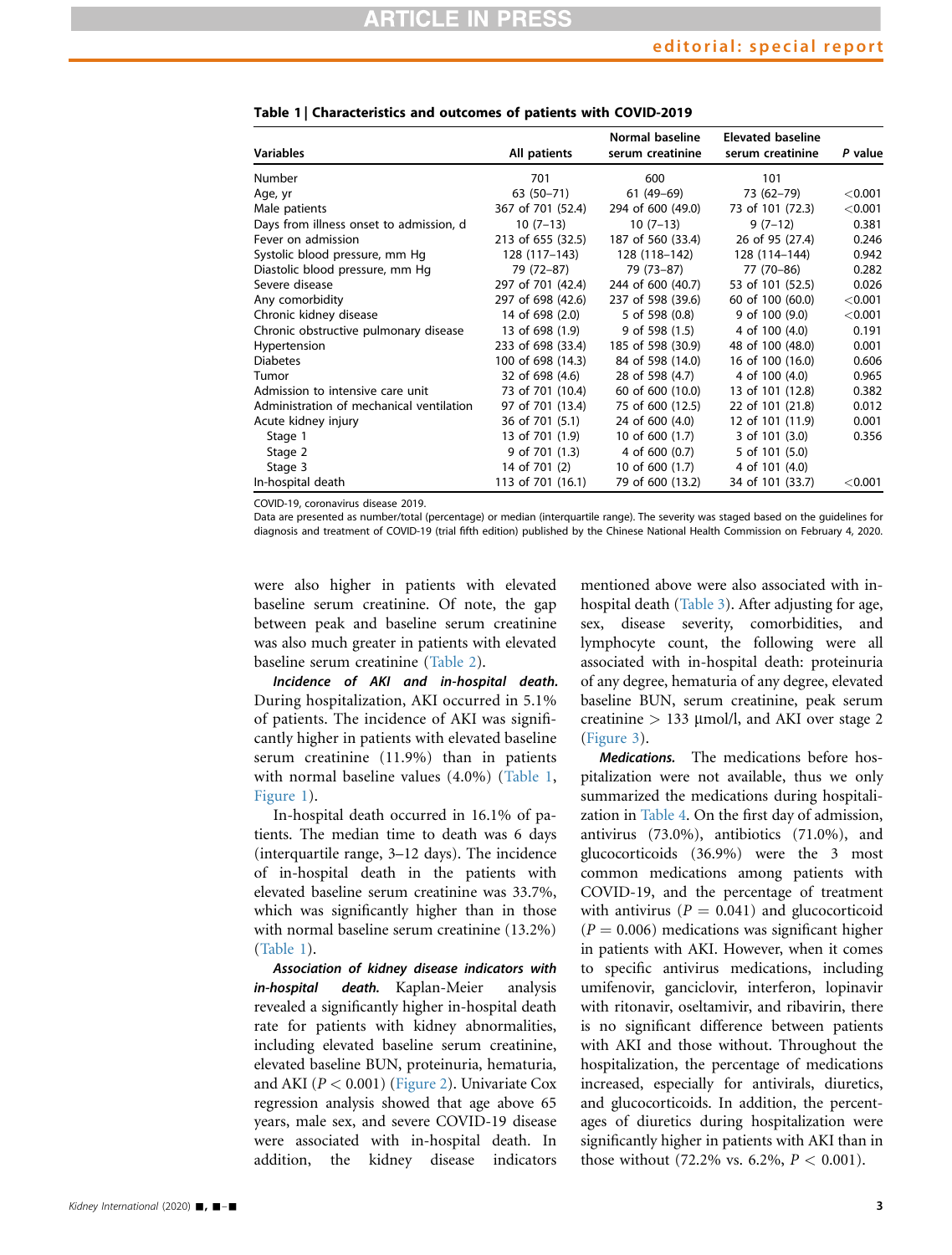| <b>Variables</b>                                  | All patients      | Normal baseline<br>serum creatinine | <b>Elevated baseline</b><br>serum creatinine | P value |
|---------------------------------------------------|-------------------|-------------------------------------|----------------------------------------------|---------|
| Leukocyte count, $\times$ 10 <sup>9</sup> /l      | $7.5 \pm 7.5$     | $7.2 \pm 7.4$                       | $9.5 \pm 8.0$                                | 0.005   |
| Lymphocyte count, $\times$ 10 <sup>9</sup> /l     | $0.9 \pm 0.5$     | $0.9 \pm 0.5$                       | $0.8 \pm 0.5$                                | 0.015   |
| Hemoglobin, g/l                                   | $128 \pm 17$      | $127 \pm 17$                        | $131 \pm 20$                                 | 0.110   |
| Platelet count. $\times$ 10 <sup>9</sup> /l       | $213 \pm 94$      | $216 \pm 94$                        | $191 \pm 94$                                 | 0.014   |
| Prothrombin time $> 14.5$ s                       | 260 of 670 (38.8) | 215 of 573 (37.5)                   | 45 of 97 (46.4)                              | 0.097   |
| Activated partial thromboplastin<br>time $>$ 42 s | 210 of 495 (42.4) | 171 of 423 (40.4)                   | 39 of 72 (54.2)                              | 0.029   |
| D-dimer $> 0.5$ mg/l                              | 512 of 661 (77.5) | 424 of 563 (75.3)                   | 88 of 98 (89.8)                              | 0.002   |
| Procalcitonin $\geq$ 0.5 ng/ml                    | 61 of 620 (9.8)   | 37 of 538 (6.9)                     | 24 of 82 (29.3)                              | < 0.001 |
| High-sensitivity C-reactive                       | 560 of 675 (83.0) | 478 of 581 (82.3)                   | 82 of 94 (87.2)                              | 0.235   |
| protein<br>$\geq$ 10 mg/l                         |                   |                                     |                                              |         |
| Erythrocyte sedimentation rate<br>$> 15$ mm/h     | 541 of 663 (81.6) | 463 of 568 (81.5)                   | 78 of 95 (82.1)                              | 0.891   |
| Alanine aminotransferase, U/I                     | $35 \pm 38$       | $36 \pm 40$                         | $32 \pm 29$                                  | 0.206   |
| Aspartate aminotransferase, U/I                   | $42 \pm 42$       | 41 $\pm$ 43                         | $47 \pm 33$                                  | 0.142   |
| Total bilirubin, mmol/l                           | $12 \pm 23$       | $11 \pm 7$                          | $21 \pm 57$                                  | 0.061   |
| Lactose dehydrogenase, U/I                        | $377 \pm 195$     | $364 \pm 180$                       | $458 \pm 254$                                | 0.001   |
| Creatinine kinase, U/I                            | $164 \pm 233$     | $149 \pm 185$                       | $257 \pm 410$                                | 0.108   |
| Sodium, mmol/l                                    | $139 \pm 5$       | $138 \pm 5$                         | $139 \pm 7$                                  | 0.373   |
| Potassium, mmol/l                                 | 4.2 $\pm$ 0.7     | $4.2 + 0.7$                         | 4.5 $\pm$ 0.7                                | < 0.001 |
| Proteinuria                                       |                   |                                     |                                              |         |
| Negative                                          | 248 of 442 (56.1) | 232 of 389 (59.6)                   | 16 of 53 (30.2)                              | < 0.001 |
| $1+$                                              | 149 of 442 (33.7) | 128 of 389 (32.9)                   | 21 of 53 (39.6)                              |         |
| $2 + -3 +$                                        | 45 of 442 (10.2)  | 29 of 389 (7.5)                     | 16 of 53 (30.2)                              |         |
| Hematuria                                         |                   |                                     |                                              |         |
| Negative                                          | 324 of 442 (73.3) | 299 of 389 (76.9)                   | 25 of 53 (47.2)                              | < 0.001 |
| $1+$                                              | 68 of 442 (15.4)  | 52 of 389 (13.4)                    | 16 of 53 (133.3)                             |         |
| $2 + -3 +$                                        | 50 of 442 (11.3)  | 38 of 389 (9.8)                     | 12 of 53 (22.6)                              |         |
| Blood urea nitrogen, mmol/l                       | $5.7 \pm 3.9$     | $4.8 \pm 2.3$                       | $11 \pm 7$                                   | < 0.001 |
| Serum creatinine, umol/l                          | $77 \pm 31$       | $68 \pm 16$                         | $132 \pm 39$                                 | < 0.001 |
| eGFR, ml/min per 1.73 $m2$                        | $87 \pm 23$       | $94 \pm 17$                         | $48 \pm 13$                                  | < 0.001 |
| Peak serum creatinine, µmol/l                     | $91 \pm 67$       | 79 $\pm$ 48                         | $163 \pm 109$                                | < 0.001 |

<span id="page-3-0"></span>Table 2 | Laboratory data of patients with COVID-19 on admission

COVID-19, coronavirus disease 2019; eGFR, estimated glomerular filtration rate.

Data are presented as number/total (percentage) or mean  $\pm$  SD.

## **Discussion**

In this large prospective cohort study conducted in a tertiary teaching hospital with 3 branches in Wuhan, China, we observed a high prevalence of kidney disease in hospitalized patients with COVID-19. More than 40% of them had evidence of kidney disease, with elevated serum creatinine and BUN values in over 13% of them. Strikingly, the presence of kidney disease was associated with greater in-hospital mortality.

Multiple organ involvement including the liver, gastrointestinal tract, and kidney have been reported during the course of SARS in 2003[6](#page-8-5) and very recently in patients with COVID-19. $^7$  $^7$  One possible explanation of the high prevalence of kidney involvement at hospital admission is that some the patients with COVID-19 had a past history of chronic kidney disease. Such patients have a proinflammatory state with functional defects in innate and adaptive immune cell populations<sup>[8](#page-8-7)</sup> and are known to have a higher risk for upper respiratory tract infection $9$  and pneumonia.<sup>[10](#page-8-9)</sup> Of note, the median time period between the first symptoms and signs of COVID-19 and hospital admission was slightly more than a week in our study. An alternative explanation is that many patients with COVID-19 could not be admitted in the very early stage of disease outbreak because of the acutely increasing, large number of patients and limited availability of hospital beds in Wuhan. Earlier admission to hospital might have helped to prevent disease spread and deterioration.

This is the first study showing an association between kidney involvement and poor outcome in patients with COVID-19. We found that patients with elevated baseline serum creatinine were more likely to be admitted to the intensive care unit and to undergo mechanical ventilation, suggesting that kidney disease on admission represented a higher risk of deterioration. It has been reported previously that kidney injury was associated with an increased risk of death in patients with influenza A virus subtype  $H1N1$  and SARS.<sup>[5](#page-8-4)[,11](#page-8-10)</sup> In our study,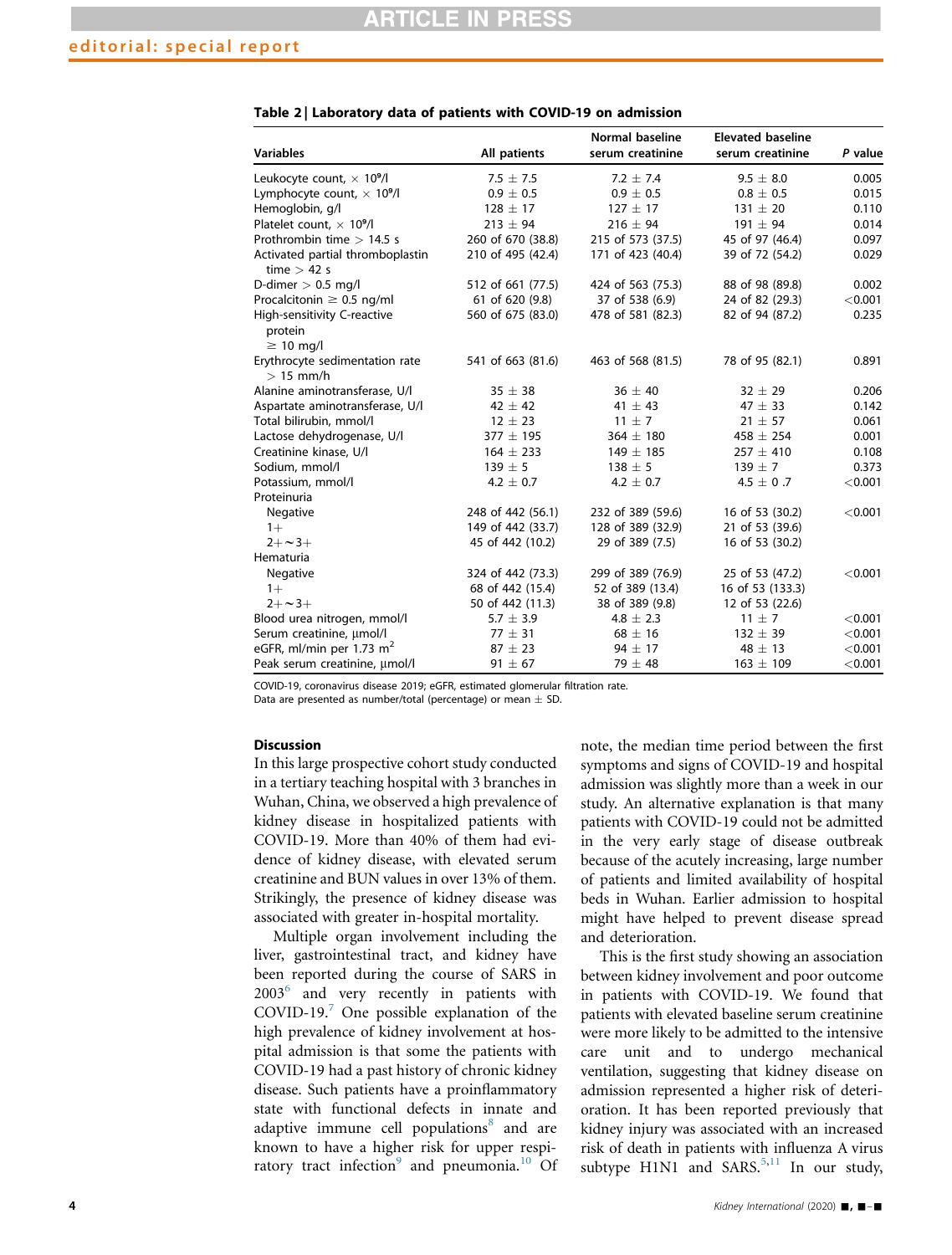indicators of kidney involvement at admission were associated with a higher risk of in-hospital death even after adjustment for potential confounders. This observation indicated poor prognosis regardless of initial COVID-19 severity and general physical condition. Monitoring kidney function must therefore be emphasized even in patients with mild respiratory symptoms, and altered kidney function should be given particular attention after admission in clinical practice. Early detection and treatment of renal abnormalities, including adequate hemodynamic support and avoidance of nephrotoxic drugs, may help to improve the vital prognosis of COVID-19.

AKI results from an abrupt loss of kidney function and is strongly associated with increased mortality and morbidity.<sup>[12](#page-8-11)</sup> We found that patients with elevated serum creatinine were more likely to develop AKI during hospitalization, which is consistent with study in SARS.<sup>[5](#page-8-4)</sup> It is therefore important to increase the awareness of AKI in those who entered the hospital with an elevated serum creatinine. In our cohort, the detection rate of AKI in patients with COVID-19 was 5.1%, which is in keeping with recent reports of small sample size<sup>[1](#page-8-0)[,4,](#page-8-3)[7](#page-8-6),[13](#page-8-12)</sup> and much higher than the 0.5% of a large observational study.<sup>[14](#page-8-13)</sup> This may be explained by an extremely high proportion of severely sick patients in a previous case series and only 15.7% in the large observational study. In our cohort study, 42.7% of patients were severely ill, and this may explain the higher detection rate of AKI in clinic practice in Wuhan. Importantly, the present method of detecting AKI is mainly based on acute changes in serum creatinine and the frequency of serum creatinine tests has a substantial impact on detection rate.<sup>[15](#page-9-0)</sup> In a nationwide crosssectional survey of hospitalize adult patients in China, the detection rate of AKI was only 0.99% by Kidney Disease: Improving Global Outcomes (KDIGO) criteria.<sup>[16](#page-9-1)</sup> After adjusting for the frequency of serum creatinine, determinations of the incidence of AKI in Chinese hospitalized adults rose to  $11.6\%$ .<sup>17</sup> Thus, to improve early detection of kidney injury, more frequent serum creatinine measurements should be performed in patients with COVID-19.

The etiology of kidney disease involvement in patients with COVID-19 is likely to be multifactorial. First, the novel coronavirus may exert direct cytopathic effects on kidney tissue. This is supported by the detection of

<span id="page-4-0"></span>

Figure 1 | Cumulative incidence of acute kidney injury of patients with coronavirus disease 2019 subgrouped by baseline serum creatinine.

polymerase chain reaction fragments of coronavirus in blood and urine in both the patients with the 2003 SARS virus<sup>[18](#page-9-3)</sup> and those with COVID-19. $4$  Recently, it has been shown that the novel coronavirus uses angiotensin converting enzyme 2 (ACE2) as a cell entry receptor, which is identical to that of the SARS-CoV as reported in 2003.<sup>[19](#page-9-4)</sup> Recent human tissue RNA-sequencing data demonstrated thatACE2 expression in urinary organs (kidney) was nearly 100-fold higher than in respiratory organs (lung).<sup>[20](#page-9-5)</sup> Therefore, the kidney disease may be caused by coronavirus entering kidney cells through an ACE2-dependent pathway. Second, deposition of immune complexes of viral antigen or virus-induced specific immunological effector mechanisms (specific T-cell lymphocyte or antibody) may damage the kidney. However, kidney microscopy specimens from patients with SARS were reported to show a normal glomerular aspect and absence of electron-dense deposits. $5$  This is not in support of an active immune-mediated glomerulonephritis. Clearly, potential pathological kidney changes in patients with COVID-19 require further study. Third, virus-induced cytokines or mediators might exert indirect effects on renal tissue, such as hypoxia, shock, and rhabdomyolysis. In fact, some of the patients with the 2009 H1N1 virus had mild to moderate elevations of serum creatine kinase. $^{21}$  $^{21}$  $^{21}$  In keeping with this observation, 138 patients with COVID-19, who were admitted to an intensive care unit, showed a tendency toward increased creatine kinase levels, $^{13}$  $^{13}$  $^{13}$  and the patients with kidney involvement in our study tended to have increased creatine kinase levels as well.

We compared the medications on the first day of admission and during the hospitalization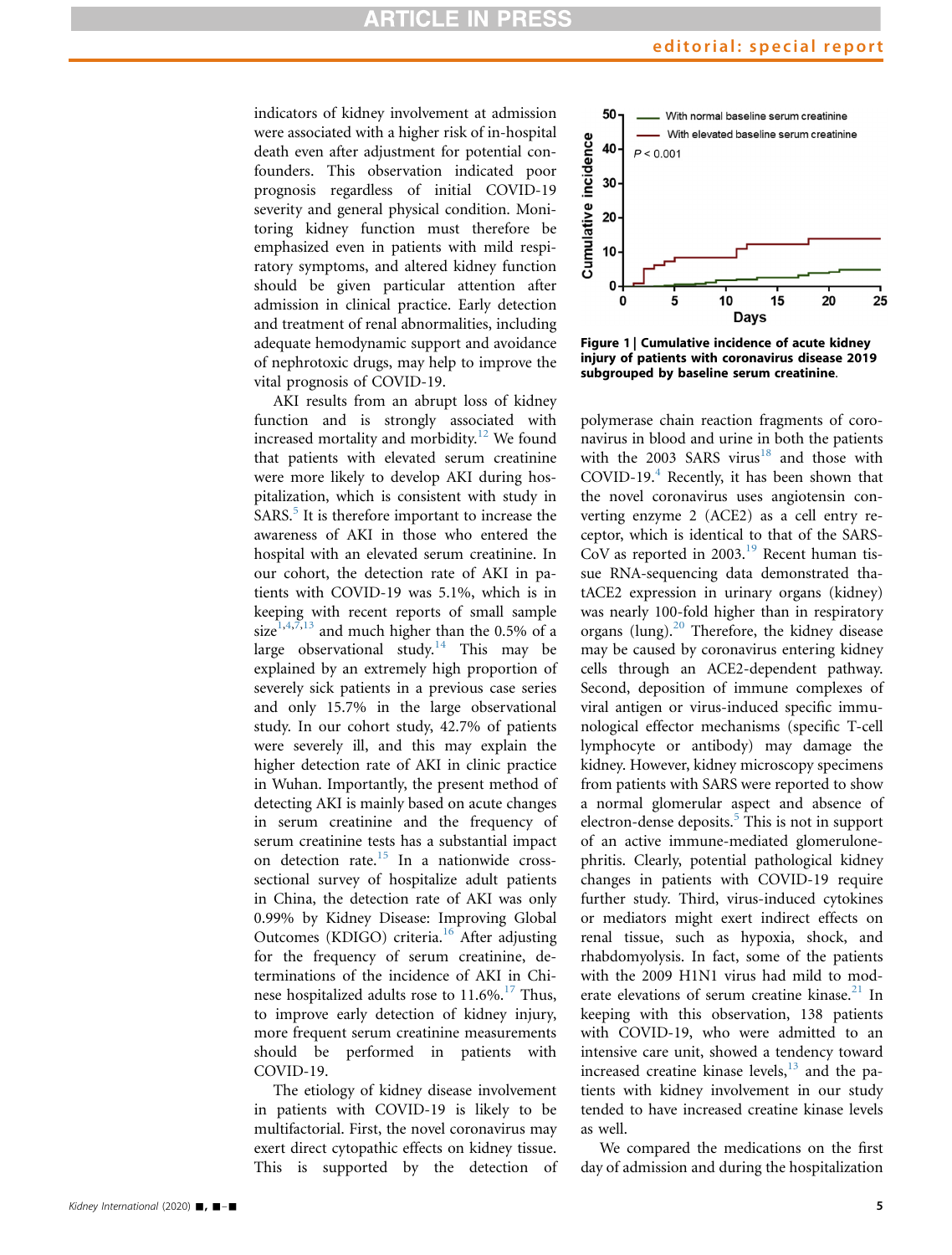# **RTICLE**

# editorial: special report

<span id="page-5-0"></span>

Figure 2 | Cumulative incidence for in-hospital death of patients with coronavirus disease 2019 subgrouped by kidney disease indicators. Shadows indicate the 95% confidence intervals of the corresponding estimates: (a) proteinuria, (b) hematuria, (c) baseline blood urea nitrogen (BUN), (d) baseline serum creatinine, (e) peak serum creatinine, and (f) acute kidney injury.

in patients with AKI and non-AKI. We found that patients with AKI were more likely to have higher proportion of glucocorticoid and lower proportion of antiviral drugs and reninangiotensin-aldosterone system inhibitors treatment on admission. The difference in the use of glucocorticoids may be explained by the condition of patients with AKI that was more severe, thus physicians tended to use glucocorticoids in the most critically ill patients, even if there is a controversy on the use of glucocorticoids in patients with COVID-19. $22,23$  $22,23$ However, the oral antiviral drugs, including umifenovir, oseltamivir, and lopinavir with ritonavir, were preferred in moderate patients on admission. Given that ACE2 is a functional receptor for SARS-CoV-2, the safety and potential effects of renin-angiotensin-aldosterone system inhibitors in patients with COVID-19 should be carefully considered. $^{24}$  $^{24}$  $^{24}$  These potentially harmful effects may account for the low proportion of renin-angiotensin-aldosterone system inhibitors used by physicians in our cohort, especially in patients with AKI who had higher level of creatinine on admission. Due to the small number of patients with AKI and the bias in different therapy of patients with COVID-19, causal relationship between drug and AKI in patients with COVID-19 remains undetermined.

Even though this study included a large number of patients from a tertiary teaching hospital in Wuhan, it has several limitations. First, an accurate baseline serum creatinine was not available, which may have led to an underestimation of AKI or erroneous associations. Second, although we attempted to adjust for many confounders, other unmeasured or unknown confounders might have played a role. Third, clinical data of patients after discharge were lacking, so we could not assess COVID-19 effects on long-term outcomes. The precise impact of COVID-19 on kidney structure and function and the incidence of chronic kidney disease in these patients require further investigation.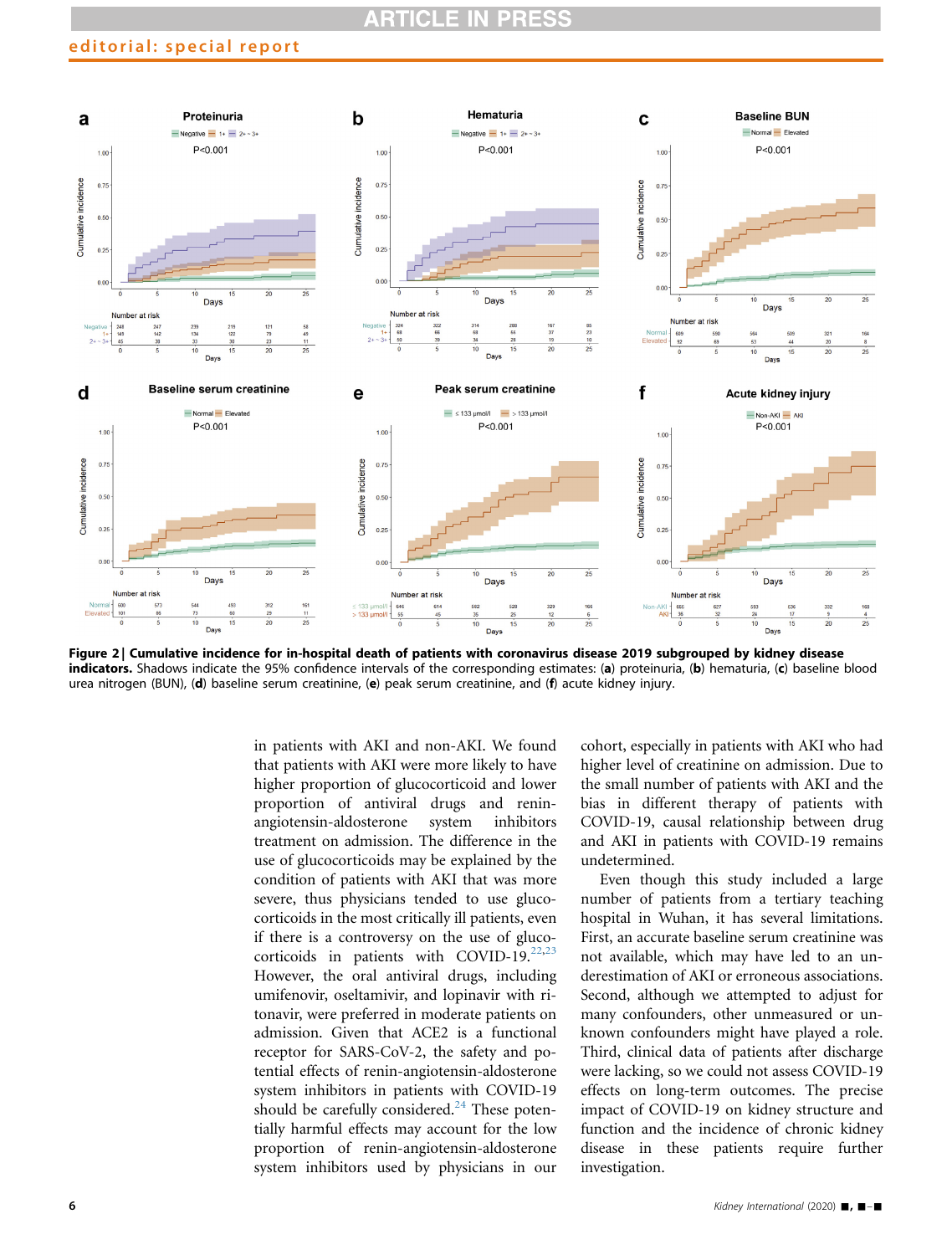| <b>Variables</b>                        | <b>Hazard ratios</b> | 95% Confidence interval | P value |  |
|-----------------------------------------|----------------------|-------------------------|---------|--|
| Age $> 65$ yr                           | 2.43                 | $1.66 - 3.56$           | < 0.001 |  |
| Sex, male                               | 2.15                 | $1.45 - 3.21$           | < 0.001 |  |
| Severe disease                          | 6.10                 | 3.86-9.64               | < 0.001 |  |
| Any comorbidity                         | 1.06                 | $0.73 - 1.54$           | 0.771   |  |
| Leukocyte count $> 10 \times 10^9$ /l   | 1.06                 | $0.73 - 1.54$           | 0.771   |  |
| Lymphocyte count $< 1.5 \times 10^9$ /l | 1.02                 | $0.70 - 1.48$           | 0.931   |  |
| Proteinuria                             |                      |                         |         |  |
| Negative                                | Reference            | Reference               |         |  |
| $1+$                                    | 4.12                 | $1.97 - 8.62$           | < 0.001 |  |
| $2 + -3 +$                              | 10.92                | 5.00-23.86              | < 0.001 |  |
| Hematuria                               |                      |                         |         |  |
| Negative                                | Reference            | Reference               |         |  |
| $1+$                                    | 4.64                 | $2.24 - 9.62$           | < 0.001 |  |
| $2 + -3 +$                              | 12.20                | $6.32 - 23.53$          | < 0.001 |  |
| Elevated baseline blood urea nitrogen   | 7.15                 | 4.92-10.39              | < 0.001 |  |
| Elevated baseline serum creatinine      | 2.99                 | $2.00 - 4.47$           | < 0.001 |  |
| Peak serum creatinine $>133$ µmol/l     | 5.88                 | 3.90-8.87               | < 0.001 |  |
| Acute kidney injury                     |                      |                         |         |  |
| Stage 1                                 | 3.51                 | $1.53 - 8.02$           | 0.003   |  |
| Stage 2                                 | 6.24                 | $2.73 - 14.27$          | < 0.001 |  |
| Stage 3                                 | 9.81                 | 5.46-17.65              | < 0.001 |  |

<span id="page-6-0"></span>Table 3 | Univariate Cox regression analysis of association between kidney disease and in-hospital death in patients with coronavirus disease 2019

The severity was staged based on the guidelines for diagnosis and treatment of coronovirus disease 2019 (trial fifth edition) published by the Chinese National Health Commission on February 4, 2020. Comorbidities include chronic kidney disease, chronic obstructive pulmonary disease, hypertension, diabetes, and tumor.

In conclusion, the prevalence of kidney disease in patients with COVID-19 hospitalized in Wuhan, China, was high. After adjustment for confounders, kidney disease on admission and AKI during hospitalization were associated with an increased risk of in-hospital death. Clinicians should increase their awareness of kidney disease in hospitalized patients with COVID-19. Early detection and effective intervention of kidney involvement may help to reduce deaths of patients with COVID-19.

# Methods

Participants. All consecutive patients with COVID-19 admitted to Tongji Hospital, Tongji Medical College, Huazhong University of Science and Technology, from January 28 to February 11, 2020, were enrolled. Tongji Hospital, located in Wuhan, Hubei Province, the major endemic area of COVID-19, is one of the main tertiary teaching hospitals. Tongji Hospital was assigned responsibility for the treatments of patients with severe COVID-19 by the Wuhan government on January 31. All patients who were enrolled in this study were diagnosed COVID-19–positive according to the guidance provided by the Chinese National Health Commission. The diagnosis criteria were as follow: clinical diagnosis criteria of (i) fever or respiratory symptoms and (ii) leukopenia or lymphopenia; and (iii) the computerized tomography scan showed radiographic abnormalities in lung. Those with  $\geq$  clinical diagnosis criteria and a positive result to highthroughput sequencing or real-time polymerase chain reaction assay were diagnosed COVID-19–positive.

Pediatric patients are excluded. Patients with a history of maintenance dialysis or renal transplantation were also excluded from the study. Clinical outcomes were monitored up to February 29, 2020, the final date of follow-up.

Data sources. The demographic characteristics, clinical symptoms, laboratory data, and medications were extracted from electronic medical records. Laboratory data consisted of complete blood count; liver and renal function tests; examination of hemostasis parameters; measurement of high-sensitivity C-reactive protein, procalcitonin, lactate dehydrogenase, and creatine kinase serum levels; and erythrocyte sedimentation rate. The thresholds of these measures were given by our laboratory. The upper limits of normal serum creatinine in men and women were 104 µmol/l and 84 mmol/l, respectively. The upper limits of normal BUN in men with age  $<60$ , 60 to 80, >80 years were 8.0, 9.5, and 8.3 mmol/l, respectively. The upper limits of normal BUN in women with age  $\lt 60$ , 60 to 80,  $>80$  years were 7.5, 8.8, and 8.3 mmol/l, respectively. The data were reviewed by a trained team of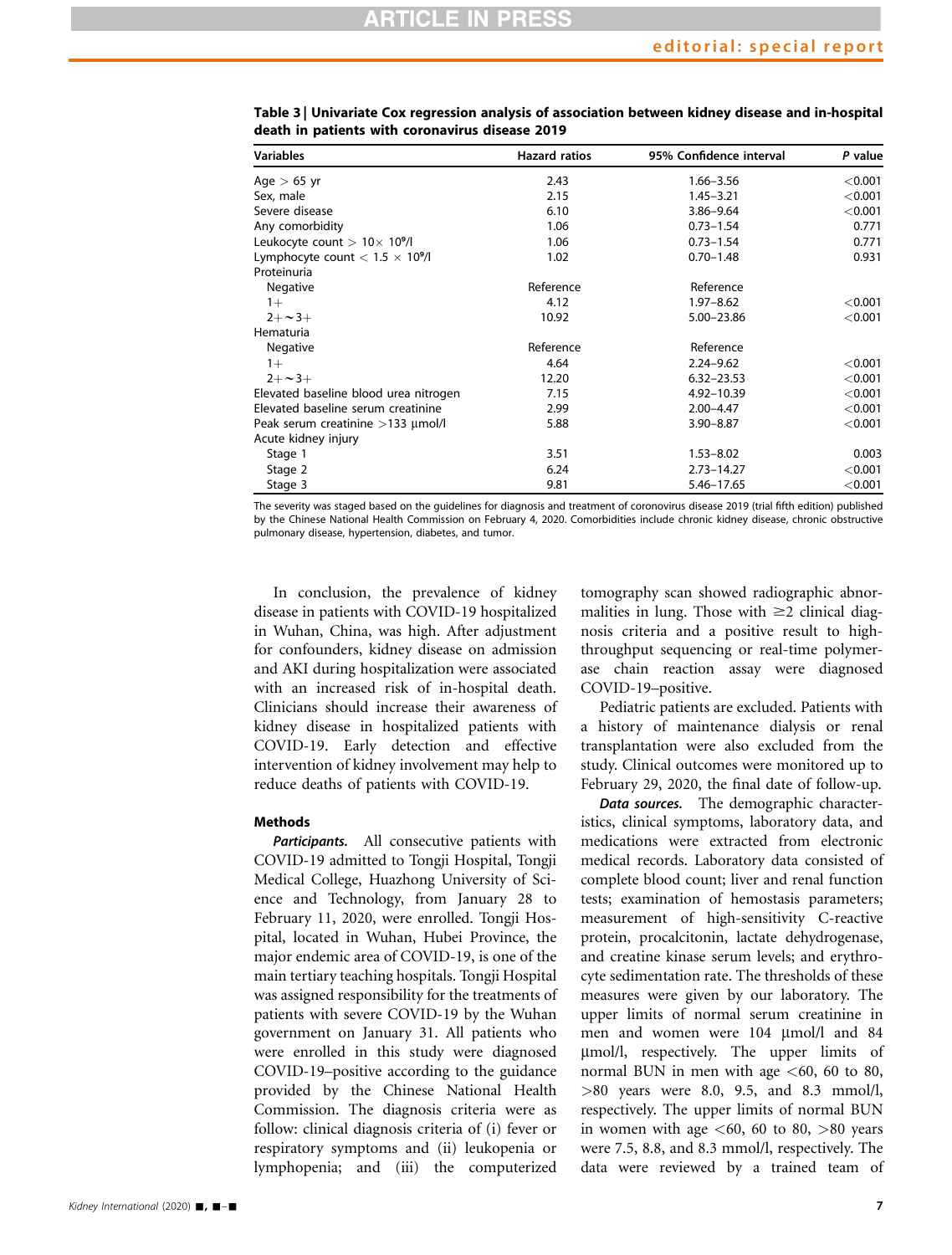# editorial: special report

<span id="page-7-0"></span>

Figure 3 | Association of kidney disease with in-hospital death in patients with coronavirus disease 2019 (COVID-19). Hazard ratios (HRs) of each variable were obtained using separate proportional hazard Cox models after adjustment for age, sex, disease severity, any comorbidity, and lymphocyte count. The severity was staged based on the guidelines for diagnosis and treatment of COVID-19 (trial fifth edition) published by the Chinese National Health Commission on February 4, 2020. Comorbidities include chronic kidney disease, chronic obstructive pulmonary disease, hypertension, diabetes, and tumor. 95% CI, 95% confidence interval.

physicians. Estimated glomerular filtration rate was calculated with the Chronic Kidney Disease Epidemiology Collaboration (CKD-EPI) equa-tion.<sup>[25](#page-9-10)</sup> The date of disease onset was defined as the day when the first symptom was noticed. The endpoint was the in-hospital death.

Definition. Severity of the disease was staged according to the guidelines for diagnosis and treatment of COVID-19 (trial fifth edition) published by Chinese National Health Commission on February 4, 2020. Severe cases were defined as (i) respiratory rate  $>$  30 breaths/min, (ii) oxygen saturation  $\leq$  93%, or (iii) PaO<sub>2</sub>/FiO<sub>2</sub> ratio  $\leq 300$  mm Hg. Critical severe cases were defined as including  $\geq$ 1 of the following criteria: shock; respiratory failure requiring mechanical ventilation; combination with other organ failures; and admission to intensive care unit.

AKI was defined as an increase in serum creatinine by 0.3 mg/dl within 48 hours or a 50% increase in serum creatinine from baseline within 7 days according to the KDIGO

<span id="page-7-1"></span>Table 4 | Medications used on admission and during hospitalization

|                         | <b>Medications on admission</b> |                    |                   | Medications during hospitalization |                   |                  |                   |         |
|-------------------------|---------------------------------|--------------------|-------------------|------------------------------------|-------------------|------------------|-------------------|---------|
| <b>Drugs</b>            | All patients                    | AKI                | Non-AKI           | P value                            | All patients      | AKI              | Non-AKI           | P value |
| RAAS inhibitors         | 33 of 701 (4.7)                 | 0 of 36 $(0.0)$    | 33 of 665 (5.0)   | 0.334                              | 41 of 701 (5.8)   | 0 of 36 $(0.0)$  | 41 of 665 (6.2)   | 0.242   |
| Antibiotics             | 498 of 701 (71.0)               | 27 of 36 (75.0)    | 471 of 665 (70.8) | 0.591                              | 600 of 701 (85.6) | 35 of 36 (97.2)  | 565 of 665 (85.0) | 0.041   |
| <b>Antivirals</b>       | 512 of 701 (73.0)               | of 36 (58.3)<br>21 | 491 of 665 (73.8) | 0.041                              | 658 of 701 (93.9) | 32 of 36 (88.9)  | 626 of 665 (94.1) | 0.357   |
| Umifenovir              | 343 of 701 (48.9)               | 14 of 36 (38.9)    | 329 of 665 (49.5) | 0.216                              | 475 of 701 (67.8) | 17 of 36 (47.2)  | 458 of 665 (68.9) | 0.007   |
| Ganciclovir             | 24 of 701 (3.4)                 | 0 of 36 $(0.0)$    | 24 of 665 (3.6)   | 0.491                              | 27 of 701 (3.9)   | 0 of 36 $(0.0)$  | 27 of 665 (4.1)   | 0.430   |
| <b>Interferon</b>       | 129 of 701 (18.4)               | 6 of 36 (16.7)     | 123 of 665 (18.5) | 0.783                              | 169 of 701 (24.1) | $9$ of 36 (25.0) | 160 of 665 (24.1) | 0.898   |
| Lopinavir and ritonavir | 74 of 701 (10.6)                | 2 of 36 $(5.6)$    | 72 of 665 (10.8)  | 0.469                              | 196 of 701 (28.0) | 4 of 36 (11.1)   | 192 of 665 (28.9) | 0.021   |
| Oseltamivir             | 39 of 701 (5.6)                 | 1 of 36 (2.8)      | 38 of 665 (5.7)   | 0.707                              | 79 of 701 (11.3)  | 1 of 36 (2.8)    | 78 of 665 (11.7)  | 0.166   |
| Ribavirin               | 8 of 701 (1.1)                  | 0 of 36 $(0.0)$    | 8 of 665 (1.2)    | 1.000                              | 33 of 701 (4.7)   | 0 of 36 $(0.0)$  | 33 of 665 (5.0)   | 0.334   |
| Antidiabetic            | 68 of 701 (9.7)                 | 3 of 36 (8.3)      | 65 of 665 (9.8)   | 1.000                              | 119 of 701 (17.0) | 4 of 36 (11.1)   | 115 of 665 (17.3) | 0.336   |
| <b>Diuretics</b>        | 10 of 701 (1.4)                 | of 36 (2.8)        | $9$ of 665 (1.4)  | 0.412                              | 67 of 701 (9.6)   | 26 of 36 (72.2)  | 41 of 665 (6.2)   | < 0.001 |
| Glucocorticoids         | 259 of 701 (36.9)               | of 36 (58.3)<br>21 | 238 of 665 (35.8) | 0.006                              | 387 of 701 (55.2) | 22 of 36 (61.1)  | 365 of 665 (54.9) | 0.465   |

AKI, acute kidney injury; RAAS, renin-angiotensin-aldosterone system.

RAAS inhibitors include angiotensin-converting-enzyme inhibitor and angiotensin receptor blocker.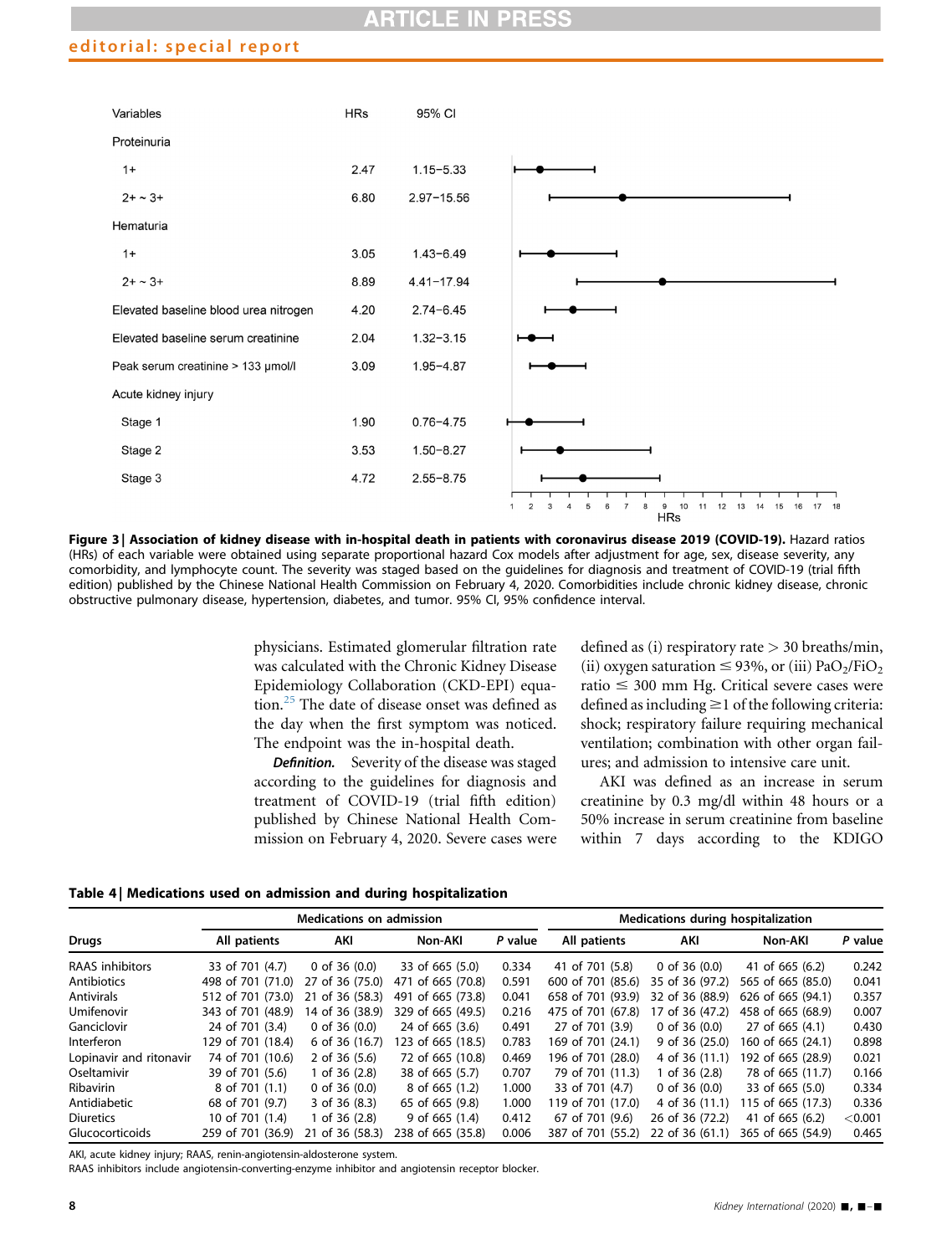criteria.<sup>[26](#page-9-11)</sup> Baseline serum creatinine was defined as the serum creatinine value on admission. The date of AKI onset was defined as the earliest day of a serum creatinine change meeting KDIGO criteria. The stage of AKI was determined using the peak serum creatinine level after AKI detection, with increases of 1.5 to 1.9, 2.0 to 2.9, and  $\geq$ 3 times baseline being defined as AKI stage 1, 2, and 3, respectively.

Covariates. Based on review of the literature, $14,27,28$  $14,27,28$  $14,27,28$  $14,27,28$  $14,27,28$  several covariates were selected for analysis as potential confounding variables in our regression analyses. These included age, sex, comorbidities, disease severity, and lymphocyte count.

Statistical analysis. Categorical variables were summarized as percentages, and continuous variables were expressed as the mean  $\pm$ SD or median with interquartile range. Twosample *t* test or Wilcoxon rank-sum test were used for continuous variables and chi-square test or Fisher's exact test for categorical variables as appropriate. Cumulative rates of inhospital death were determined using the Kaplan-Meier method. The associations between kidney disease indicators and in-hospital death were examined using Cox proportional hazard regression analysis. Cox proportional hazards assumptions were tested with the Schoenfeld residuals. No violations of the Cox proportional hazards assumptions were detected. In full multivariable models, we assessed interactions of kidney disease indicators with age, sex, comorbidities, disease severity, and lymphocyte count (cutoff  $P < 0.01$ ). None were eligible for retention. Patients with missing value in proteinuria and hematuria  $(n = 259)$  were excluded when assessed the association of those 2 indicators and in-hospital death in Cox proportional hazard model. Statistical analyses were performed using R software (version 3.6.1; R Foundation, Vienna, Austria), with statistical significance set at 2 sided  $P < 0.05$ .

### **DISCLOSURE**

All the authors declared no competing interests.

### ACKNOWLEDGMENTS

The authors greatly appreciate all the hospital staff for their efforts in recruiting and treating patients and thank all patients involved in this study.

The study protocol and waived written informed consent were approved by the Medical Ethics Committee of Tongji Hospital (No. TJ-C20200132).

This work was financially supported by the International (Regional) Cooperation and Exchange Projects (NSFC-DFG Grant No. 81761138041); National Natural Science Foundation of China (Grant Nos. 81570667, 81470948, 81670633); Major Research Plan of the National Natural Science Foundation of China (Grant No. 91742204); The National Key R&D Program of China (Grant Nos. 2018YFC1314003-1, 2015BAI12B07); and National Key Research and Development Program (Grant No. 2016YFC0906103).

The data used and analyzed during the current study are available from the corresponding author on reasonable request.

### AUTHOR CONTRIBUTIONS

GX and SG designed the study. YC, RL, KW, MZ, ZW, LD, JL, and YY collected the data and prepared the figures and tables. YC and SG contributed analytical tools. YC and SG wrote the paper. SG and GX conceived the project and supervised and coordinated all the work.

### <span id="page-8-0"></span>**REFERENCES**

- 1. Li Q, Guan X, Wu P, et al. Early transmission dynamics in Wuhan, China, of novel coronavirus-infected pneumonia. N Engl J Med. 2020;382:1199–1207.
- <span id="page-8-1"></span>2. [Zhu N, Zhang D, Wang W, et al. A novel coronavirus](http://refhub.elsevier.com/S0085-2538(20)30255-6/sref2) [from patients with pneumonia in China, 2019.](http://refhub.elsevier.com/S0085-2538(20)30255-6/sref2) N Engl J Med[. 2020;382:727](http://refhub.elsevier.com/S0085-2538(20)30255-6/sref2)–733.
- <span id="page-8-2"></span>3. [Lu R, Zhao X, Li J, et al. Genomic characterisation and](http://refhub.elsevier.com/S0085-2538(20)30255-6/sref3) [epidemiology of 2019 novel coronavirus: implications](http://refhub.elsevier.com/S0085-2538(20)30255-6/sref3) [for virus origins and receptor binding.](http://refhub.elsevier.com/S0085-2538(20)30255-6/sref3) Lancet. [2020;395:556](http://refhub.elsevier.com/S0085-2538(20)30255-6/sref3)–574.
- <span id="page-8-3"></span>4. [Huang C, Wang Y, Li X, et al. Clinical features of](http://refhub.elsevier.com/S0085-2538(20)30255-6/sref4) [patients infected with 2019 novel coronavirus in](http://refhub.elsevier.com/S0085-2538(20)30255-6/sref4) [Wuhan, China.](http://refhub.elsevier.com/S0085-2538(20)30255-6/sref4) Lancet. 2020;395:497–506.
- <span id="page-8-4"></span>5. [Chu KH, Tsang WK, Tang CS, et al. Acute renal](http://refhub.elsevier.com/S0085-2538(20)30255-6/sref5) [impairment in coronavirus-associated severe](http://refhub.elsevier.com/S0085-2538(20)30255-6/sref5) [acute respiratory syndrome.](http://refhub.elsevier.com/S0085-2538(20)30255-6/sref5) Kidney Int. 2005;67: 698–[705.](http://refhub.elsevier.com/S0085-2538(20)30255-6/sref5)
- <span id="page-8-5"></span>6. [Tsang KW, Ho PL, Ooi GC, et al. A cluster of cases of](http://refhub.elsevier.com/S0085-2538(20)30255-6/sref6) [severe acute respiratory syndrome in Hong Kong.](http://refhub.elsevier.com/S0085-2538(20)30255-6/sref6) N Engl J Med[. 2003;48:1977](http://refhub.elsevier.com/S0085-2538(20)30255-6/sref6)–1985.
- <span id="page-8-6"></span>7. [Chen N, Zhou M, Dong X, et al. Epidemiological and](http://refhub.elsevier.com/S0085-2538(20)30255-6/sref7) [clinical characteristics of 99 cases of 2019 novel](http://refhub.elsevier.com/S0085-2538(20)30255-6/sref7) [coronavirus pneumonia in Wuhan, China: a descriptive](http://refhub.elsevier.com/S0085-2538(20)30255-6/sref7) study. Lancet[. 2020;395:507](http://refhub.elsevier.com/S0085-2538(20)30255-6/sref7)–513.
- <span id="page-8-7"></span>8. [Betjes MG. Immune cell dysfunction and in](http://refhub.elsevier.com/S0085-2538(20)30255-6/sref8)flammation [in end-stage renal disease.](http://refhub.elsevier.com/S0085-2538(20)30255-6/sref8) Nat Rev Nephrol. 2013;9: [255](http://refhub.elsevier.com/S0085-2538(20)30255-6/sref8)–265.
- <span id="page-8-8"></span>9. [Cohen-Hagai K, Rozenberg I, Korzets Z, et al. Upper](http://refhub.elsevier.com/S0085-2538(20)30255-6/sref9) [respiratory tract infection among dialysis patients.](http://refhub.elsevier.com/S0085-2538(20)30255-6/sref9) Isr Med Assoc J[. 2016;18:557](http://refhub.elsevier.com/S0085-2538(20)30255-6/sref9)–560.
- <span id="page-8-9"></span>10. [Sibbel S, Sato R, Hunt A, et al. The clinical and](http://refhub.elsevier.com/S0085-2538(20)30255-6/sref10) [economic burden of pneumonia in patients enrolled](http://refhub.elsevier.com/S0085-2538(20)30255-6/sref10) [in Medicare receiving dialysis: a retrospective,](http://refhub.elsevier.com/S0085-2538(20)30255-6/sref10) [observational cohort study.](http://refhub.elsevier.com/S0085-2538(20)30255-6/sref10) BMC Nephrol. 2016;17: [199](http://refhub.elsevier.com/S0085-2538(20)30255-6/sref10).
- <span id="page-8-10"></span>11. [Jung JY, Park BH, Hong SB, et al. Acute kidney injury in](http://refhub.elsevier.com/S0085-2538(20)30255-6/sref11) [critically ill patients with pandemic in](http://refhub.elsevier.com/S0085-2538(20)30255-6/sref11)fluenza A [pneumonia 2009 in Korea: a multicenter study.](http://refhub.elsevier.com/S0085-2538(20)30255-6/sref11) J Crit Care[. 2011;26:577](http://refhub.elsevier.com/S0085-2538(20)30255-6/sref11)–585.
- <span id="page-8-11"></span>12. [Vanmassenhove J, Kielstein J, Jorres A, Biesen WV.](http://refhub.elsevier.com/S0085-2538(20)30255-6/sref12) [Management of patients at risk of acute kidney injury.](http://refhub.elsevier.com/S0085-2538(20)30255-6/sref12) Lancet[. 2017;389:2139](http://refhub.elsevier.com/S0085-2538(20)30255-6/sref12)–2151.
- <span id="page-8-12"></span>13. Wang D, Hu B, Hu C, et al. Clinical characteristics of 138 hospitalized patients with 2019 novel coronavirusinfected pneumonia in Wuhan, China [e-pub ahead of print]. JAMA. <https://doi.org/10.1001/jama.2020.1585>. Accessed March 14, 2020.
- <span id="page-8-13"></span>14. Guan W-J, Ni Z-Y, Hu Y, et al. Clinical characteristics of coronavirus disease 2019 in China [e-pub ahead of